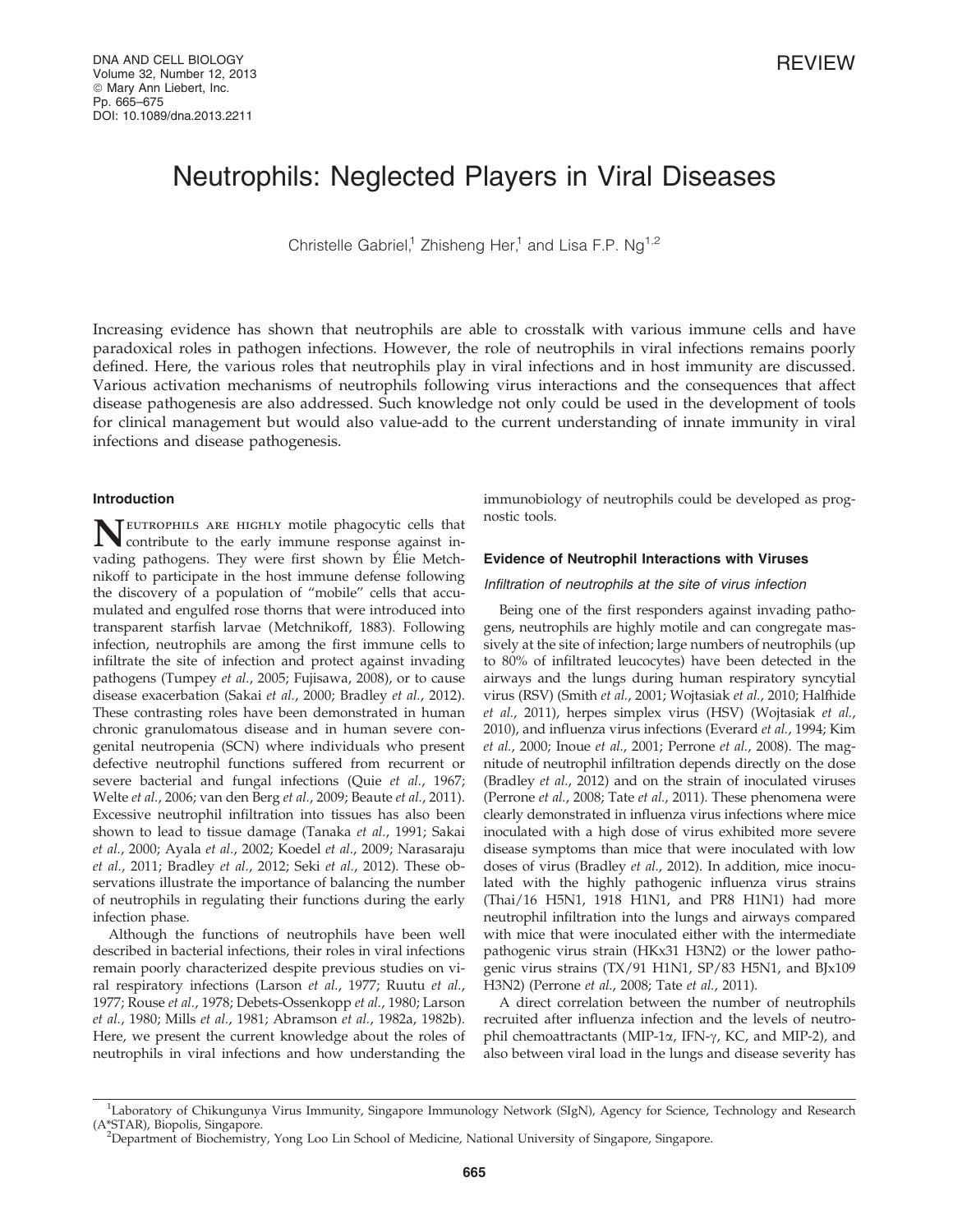been demonstrated (Perrone et al., 2008; Tate et al., 2011; Bradley et al., 2012), indicating the significant contribution of neutrophils to the pathology of influenza virus infection.

(Tekamp-Olson et al., 1990) were shown to trigger a massive neutrophil recruitment to the tissues (Zhang et al., 2001).

Neutrophils undergo a series of events that include rolling, arrest, adhesion, and extravasation to reach the infected tissues from the circulatory system (Fig. 1a, b). Migration of neutrophils takes place under the influence of key chemoattractants such as interleukin 8 (IL-8) (Kownatzki et al., 1986; Endo et al., 1991; Miller et al., 1992; Mulligan et al., 1993; Broaddus et al., 1994). Despite the absence of IL-8 expression in mice (Modi and Yoshimura, 1999), functional murine IL-8 homologues were identified. Among these homologues, the chemokines KC (CXCL-1) and MIP-2 (CXCL-2) that were initially cloned and isolated, respectively, from murine activated 3T3 cells (Oquendo et al., 1989) and RAW 264.7 cells

Experiments performed either in vitro with the human airway epithelial cell line A549 (Fiedler et al., 1995) or human primary neutrophils (Arnold et al., 1994; Konig et al., 1996), or in mouse models (Yan et al., 1998; Haeberle et al., 2001; Wareing et al., 2004; Perrone et al., 2008) have demonstrated that IL-8 and its murine homologues are inducible upon viral infections (Fig. 1c, d). IL-8 induction has also been observed in RSV-infected human neutrophils (Konig et al., 1996), in HSV-infected cornea (Yan et al., 1998), in RSV- (Haeberle et al., 2001) and influenza-virus-infected lungs (Wareing et al., 2004; Perrone et al., 2008), and also in bronchoalveolar lavage fluid obtained from influenza-virus-infected mice (Tate et al., 2011). Further, IL-8 was induced through activation of the



FIG. 1. Fate of neutrophils after virus infections. (a) To infiltrate virus-infected tissues, circulating neutrophils interact with endothelial cells that express various selectins on their surface. First, neutrophils express receptor molecules with low affinity for selectins (e.g., CXCR2) that slow down their progression in the blood vessel and allow them to roll along the endothelial wall. Neutrophils then firmly adhere to endothelial cells by CD11b and CD18 before they (b) extravasate to the infected tissue. Neutrophils migrate under the influence of neutrophil chemoattractant molecules, such as IL-8 (humans), KC, and MIP-2 (mice), that are released by (c) resting neutrophils, and also by (d) virus-infected neutrophils through the activation of TLR7-mediated pathway and endosomal acidification. Neutrophils can interact with either (e) virus-infected cells that present viral antigens, or (f) directly with viral particles. (g) This can be mediated by concomitant interactions between neutrophil surface proteins: CD43, CD45, pentraxin 3 (PTX3), triggering receptors expressed in myeloid cells-1 (TREM-1), proteins bearing specific sialic acid motifs (e.g., sialyl-Le<sup>x</sup>), and viral glycoproteins. (h) Neutrophils also interact with invading viruses though the release of neutrophil extracellular traps (NETs) that are constituted by DNA and neutrophil-derived proteins, such as myeloperoxidase (MPO), elastase, and  $\alpha$ -defensins. (i) Neutrophils can influence the antiviral response by interacting with other immune subsets, such as monocytes/macrophages (Mo/Mac), NK cells, and T cells, that proliferate and produce IFN- $\gamma$  after viral antigen presentation.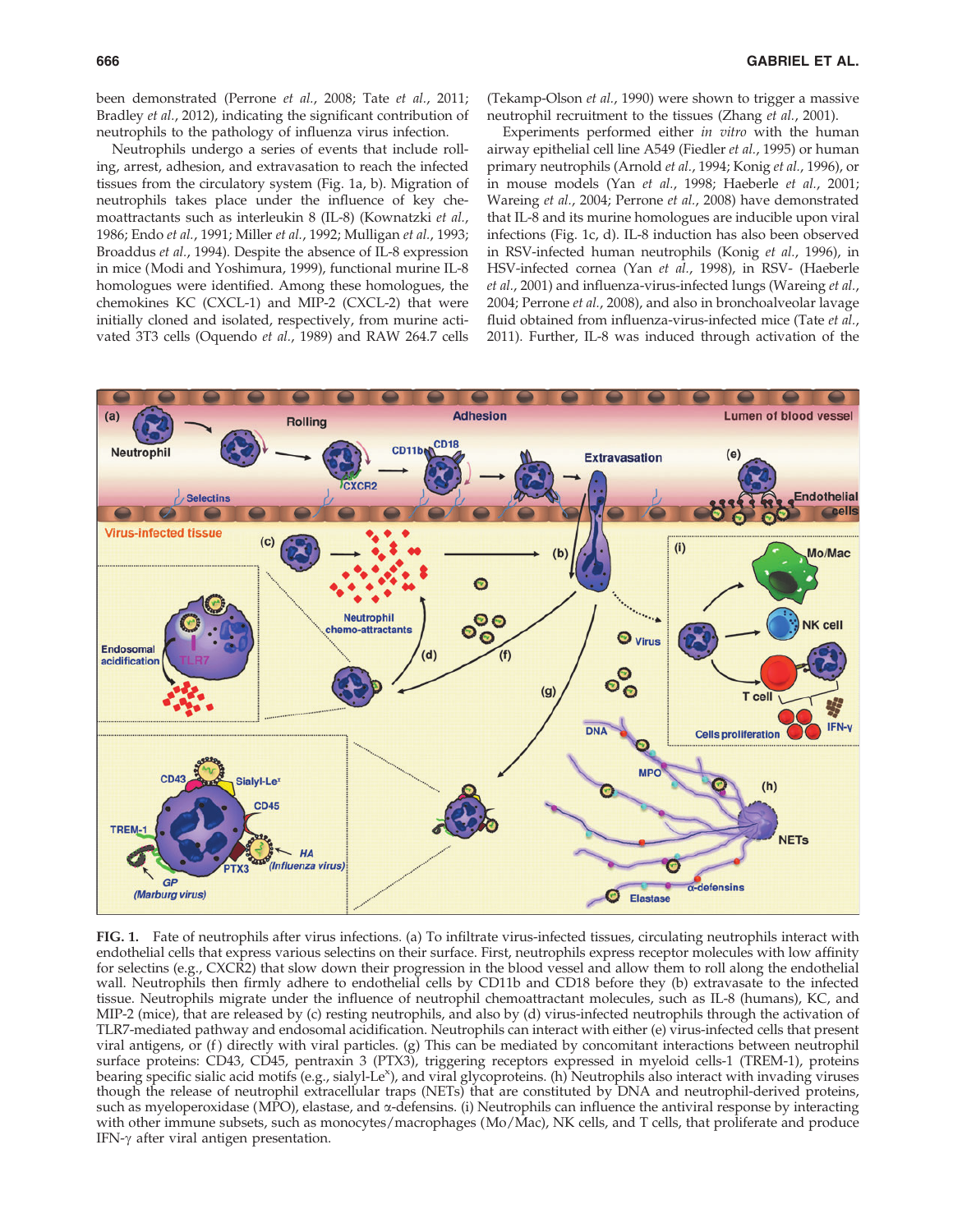TLR7 signaling pathway and endosomal acidification (Fig. 1d) (Wang et al., 2008) in a time- and dose-dependent manner (Arnold et al., 1994; Yan et al., 1998; Sakai et al., 2000; Tumpey et al., 2005).

In addition, matrix metalloprotease MMP-9 (Bradley et al., 2012), IL-10 (Mutnal et al., 2010), IL-6 (Fenton et al., 2002; Dienz et al., 2012), and IL-1 (Schmitz et al., 2005) were also implicated in the regulation of neutrophil migration upon viral infections.

#### Virus interaction

Neutrophils could interact with virus-infected cells and/ or virions once infiltrated (Fig. 1e–h). Neutrophils were shown to interact specifically with RSV-infected fibroblasts (Van Strijp et al., 1989), and in influenza-virus-infected epithelial cells that presented the influenza haemagglutinin glycoprotein (HA) on their surface (Ratcliffe et al., 1988). While neutrophil surface molecule CD43 (also known as sialophorin and Ly48) was later identified to bind specifically to influenza virus (Rothwell and Wright, 1994; Abramson and Hudnor, 1995), further investigations using phorbol myristate acetate (PMA) or neutrophil elastase (treatments that cleave CD43 from neutrophil surface) indicated that CD43 was not the unique binding molecule.

To identify novel surface binding molecules, treatment with blocking antibodies that target against a diverse set of surface molecules was done on neutrophils to examine the interaction between neutrophils and influenza virus (Hartshorn et al., 1995). Interestingly, the interaction between neutrophils and influenza virus was shown to mediate through concomitant interactions involving CD43, sialic acid bearing cellular proteins (e.g., sialyl-Le<sup>x</sup> antigen), CD45, and influenza HA protein (Fig. 1g).

TREM-1 (triggering receptors expressed in myeloid cells-1), a neutrophil surface protein (Bouchon et al., 2000), has been reported to bind to the surface glycoprotein (GP) expressed by the filovirus Marburg virus (MARV) (Fig. 1g), where TREM-1 recombinant protein was shown to interact with Vero cells that express MARV GP (Mohamadzadeh et al., 2006).

Pentraxin 3 (PTX3), also known as TNF-stimulated gene 14 (TSG-14), was another molecule suggested to be involved in neutrophil–virus interactions as direct interaction was shown with the influenza HA protein (Reading et al., 2008) (Fig. 1g). Moreover, neutrophils also express PTX3 on neutrophil extracellular traps (NETs) (Lominadze et al., 2005; Jaillon et al., 2007) that are networks of fibers released by activated neutrophils (Brinkmann et al., 2004; Yipp et al., 2012).

#### Virus internalization and replication

The ability of neutrophils to internalize viruses was investigated by confocal microscopy (Mohamadzadeh et al., 2006), PCR (Larochelle et al., 1998; Gerna et al., 2000; Zhao et al., 2008), flow cytometry (Hufford et al., 2012), and immunochemistry (Zhao et al., 2008) to detect the presence of viral-associated molecules and particles (Hackemann et al., 1974; Larochelle et al., 1998). The development of green fluorescent protein–tagged viruses also allowed the visualization of internalized viruses (Duffy et al., 2012; Hufford et al., 2012).

While murine neutrophils are not susceptible to influenza virus (Tate et al., 2011) and alphavirus (Levitt et al., 1979) infections, human neutrophils are susceptible to these viruses (Abramson et al., 1982b, 1986; Zhao et al., 2008) and others, such as MARV (Mohamadzadeh et al., 2006), Epstein-Barr virus (EBV) (Larochelle et al., 1998), and RSV (Halfhide et al., 2011). Viruses may enter human neutrophils by endocytosis or phagocytosis. However, with the exception of MARV (Mohamadzadeh et al., 2006), active replication for EBV (Larochelle et al., 1998), RSV, and influenza virus (Cassidy et al., 1988; Zhao et al., 2008) was presented. Therefore, virus infection in neutrophils could either facilitate virus clearance and control disease progression, or it may exacerbate disease manifestations.

#### Dual Function of Neutrophils in Viral Infections

A wide variety of neutrophil-deficient mouse models have been successfully used to assess the functional roles of neutrophils in viral infections. For example, neutrophils can be ablated in mice by various methods including exposure to gamma rays (Tsuru et al., 1987); administration of antibodies directed against Gr1 (RB6-8C5), Ly6G (1A8) (Tate et al., 2009; Tate et al., 2011; Bradley et al., 2012), and MIP-2 (Sakai et al., 2000); or through the depletion of neutrophil chemoattractant molecules, such as IL-17RA (Crowe et al., 2009), MMP-9 (Bradley et al., 2012), IL-10 (Mutnal et al., 2010), and CXCR2 (Wareing et al., 2007). Collectively, these studies revealed that neutrophils could either limit or exacerbate disease progression (Fig. 2).

# Neutrophils control viral infections through the release of reactive oxygen species and granular proteins

Neutrophils have been demonstrated to eliminate invading pathogens via various mechanisms: oxygen-independent (Belaaouaj et al., 2000; Standish and Weiser, 2009) and oxygen-dependent (Reeves et al., 2002; Ellson et al., 2006) pathways, and NETosis (Brinkmann et al., 2004).

The oxygen-independent pathway is mediated by antimicrobial proteins contained in neutrophil granules that include small cationic a-defensin proteins. Four a-defensins (HNP1–4) have been identified in human neutrophils (Ganz et al., 1985; Wilde et al., 1989; Date et al., 1994), and they constitute up to 50% of neutrophil proteins that are stored in azurophilic granules (Ganz et al., 1985; Rice et al., 1987). These are released in large amounts when stimulated (Ganz, 1987) in response to MIP-1 $\alpha$ , MIP-1 $\beta$ , RANTES (Jan et al., 2006), and also during microbial infections (Panyutich et al., 1993; Ihi et al., 1997; Maffei et al., 1999; Ashitani et al., 2002).

Despite the lack of  $\alpha$ -defensins in murine neutrophils (Eisenhauer and Lehrer, 1992), the antiviral ability of HNP1– 4 was demonstrated (Ganz et al., 1985; Daher et al., 1986; Mackewicz et al., 2003; Chang et al., 2005; Wu et al., 2005; Demirkhanyan et al., 2012). Using recombinant and purified human  $\alpha$ -defensins, HNP1-4 inhibited HIV-1 infectivity (Mackewicz et al., 2003; Chang et al., 2005; Demirkhanyan et al., 2012), HSV-1 (Ganz et al., 1985; Daher et al., 1986), and influenza A/WSN virus (Daher et al., 1986). Further characterization was performed in HIV-1 infections where direct interactions between a-defensins and both host receptor and viral envelope proteins were detected (Furci et al., 2007; Demirkhanyan et al., 2012).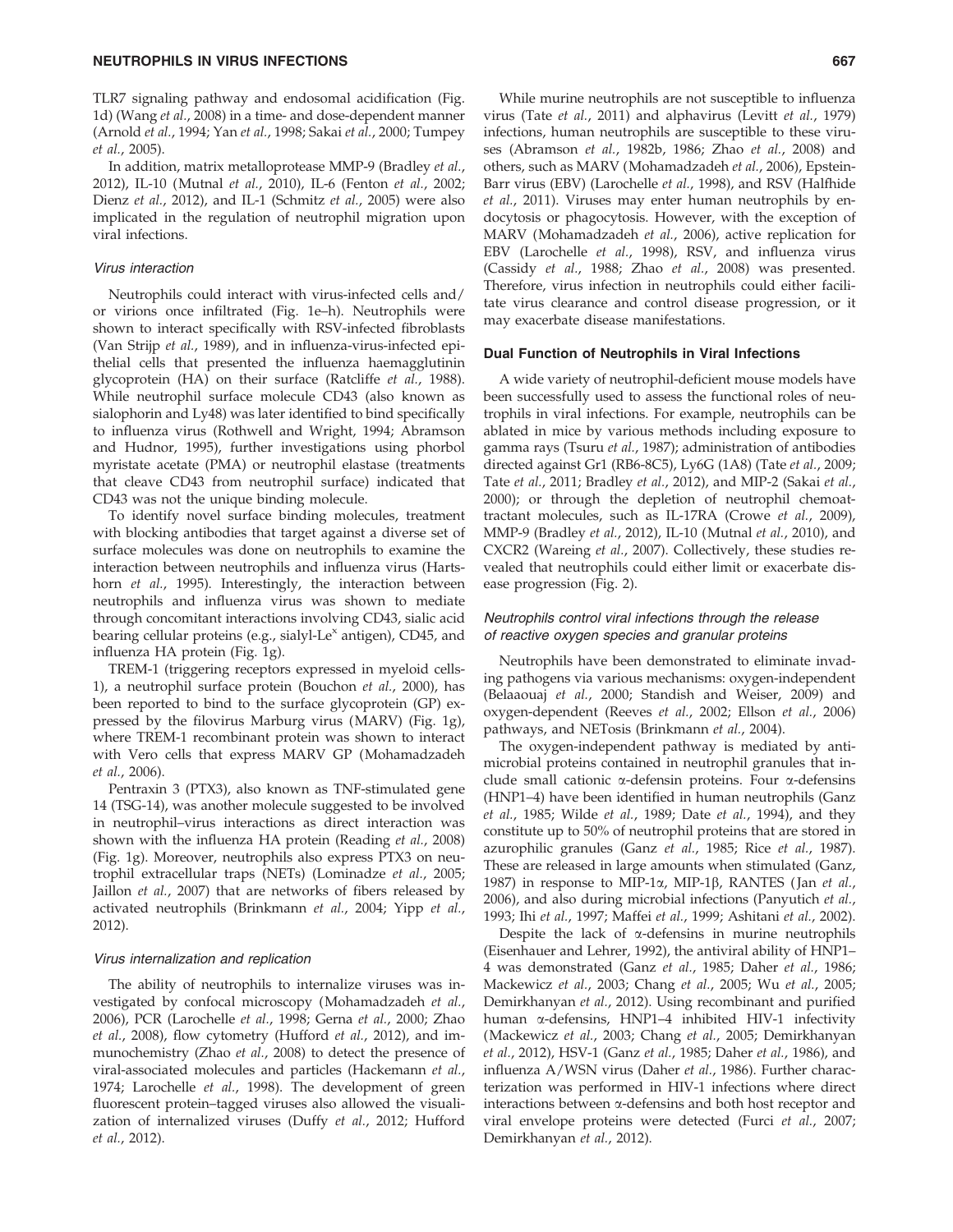

FIG. 2. Contradictory roles of neutrophils. Neutrophils can (a) control viral infections by releasing antimicrobial components, such as  $\alpha$ -defensins and reactive oxygen species (ROS), and produce NETs. Such events can lead to the inhibition of virus infectivity, viral RNA degradation, and restrict virus dissemination. However, (b) excessive migration and overactivation of neutrophils can be detrimental to the host and exacerbate disease manifestation. Two neutrophil-related proteins, myeloperoxidase and elastase, are known to cause tissue damage. (c) On the other hand, viruses can dysregulate neutrophil functions and alter phagocytosis, migration, ROS release, and degranulation. These often lead to secondary bacterial infections. Viruses can also induce apoptosis in neutrophils.

Although little is known about the interactions between NETs and viruses, few evidences demonstrated their protective role in viral infections (Saitoh et al., 2012; Jenne et al., 2013). Using microscopy, LPS- and PMA-induced NETs were shown to capture Myxoma virus and HIV-1 to prevent virus dissemination into host tissues. Moreover, myeloperoxidase (MPO; another neutrophil granular protein) and  $\alpha$ -defensins, which are associated to NETs, could inhibit HIV-1 infectivity (Saitoh et al., 2012) (Fig. 1h).

The oxygen-dependent pathway (also called burst oxidative) that requires NADPH and MPO enzymes to catalyze the conversion of  $O_2$  into reactive oxygen species (ROS) (e.g.,  $O_2$  - and  $H_2O_2$ ) was triggered in neutrophils when incubated with Japanese encephalitis virus (JEV) (Srivastava et al., 1999). Although neutrophils were described to release H2O2 and degrade viral RNA, a direct correlation between ROS and killing of JEV has yet to be established.

More recently, neutrophils have been shown to disseminate virus from the skin to the bone marrow and lymph nodes (Duffy et al., 2012). Further, neutrophil depletion with 1A8 antibody unveiled neutrophils' ability to present viral antigens to  $CD8 + T$  cells located in the bone marrow (Duffy et al., 2012) and in the lungs (Hufford et al., 2012) to induce CD8 + T cell proliferation (Duffy et al., 2012) and IFN- $\gamma$  secretion (Hufford et al., 2012) (Fig. 1i).

# Dysregulation of neutrophils functions and migration can lead to disease severity

Viruses have evolved several antiviral evasion mechanisms in order to establish long-term virus production in the infected host. Such mechanisms have been described for influenza virus, cytomegalovirus, and EBV infections where neutrophils were altered in their capacity to produce ROS (Abramson et al., 1982b, 1984; Hartshorn et al., 1995; Cooper et al., 1996). In addition, they have been shown to impair the migratory (Ruutu et al., 1977; Larson et al., 1980; Debets-Ossenkopp et al., 1982; Abramson et al., 1984; Cooper et al., 1996) and adhesive properties of neutrophils (Abramson et al., 1984), as well as in the release of effector proteins by degranulation (Abramson et al., 1984; Pang et al., 2000). Moreover, EBV has been reported to induce neutrophil apoptosis (Larochelle et al., 1998). Complementing these observations, the nucleoprotein (Cooper et al., 1996) and neuraminidase (Debets-Ossenkopp et al., 1982), proteins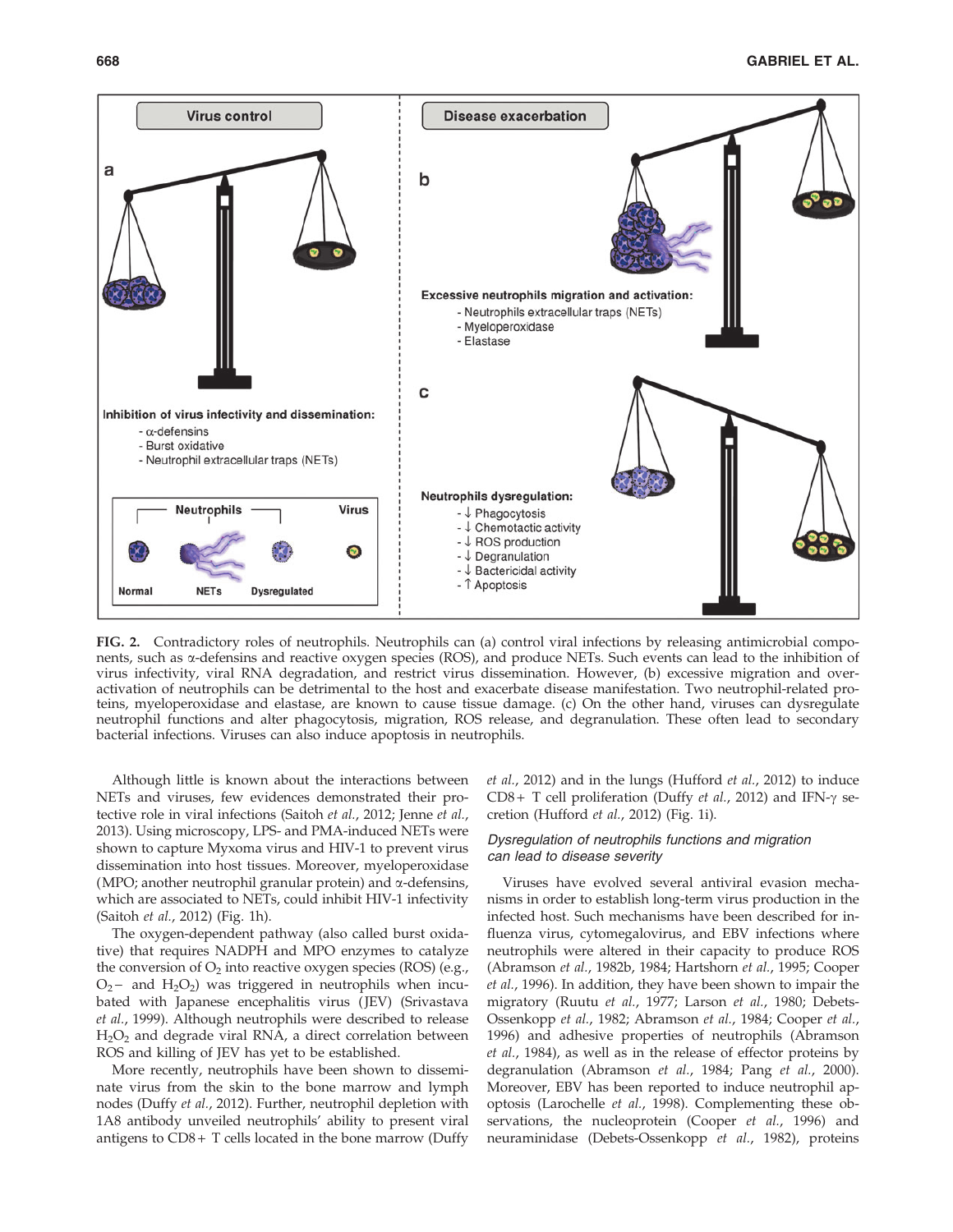purified from influenza virus, were shown to alter neutrophil functions.

Influenza virus infections are often followed by secondary bacterial infections in the respiratory tract (Morens et al., 2008). Several studies demonstrated that neutrophils were unable to eliminate bacteria efficiently after influenza virus infection because of the inability to degranulate (Abramson et al., 1982a, 1982b; Debets-Ossenkopp et al., 1982; Pang et al., 2000; Seki et al., 2004).

Such impairments in neutrophil functions were observed in HIV infection where neutrophils of HIV-infected individuals were defective in ROS production (Elbim et al., 1994; Salmen et al., 2012), expression of adhesion molecules (Elbim et al., 1994; Moore et al., 1998), migration (Tufail et al., 2000), antibacterial activity (Ellis et al., 1988), and enhanced apoptosis (Ellis et al., 1988; Salmen et al., 2004).

Neutropenia is a clinical parameter commonly associated with disease severity in HIV-positive patients (Hermans et al., 1996; Moore et al., 2001; Babadoko et al., 2008). While the etiology of neutropenia is multifactorial and often related to the use of myelosuppressive drugs (Sawka et al., 1992), future studies to investigate whether neutropenia is a consequence of enhanced spontaneous apoptosis will be insightful.

Secondary bacterial infections were frequently observed in HIV-infected patients (Krumholz et al., 1989; Fichtenbaum et al., 1994), and neutropenia severity has been demonstrated to correlate with the incidence of bacterial infections (Farber et al., 1991; Keiser et al., 1996; Jacobson et al., 1997). Moreover, treatment of HIV-infected patients using filgrastim (an analogue of G-CSF that reverses neutropenia) was shown to decrease the incidence of bacterial infections (Kuritzkes et al., 1998).

Excessive migration or overactivation of neutrophils to the sites of infection could worsen the severity of disease manifestations (Sakai et al., 2000; Seki et al., 2010; Narasaraju et al., 2011; Bradley et al., 2012; Sugamata et al., 2012). This has been illustrated in influenza virus infection where a reduction of neutrophil infiltration into the lungs was associated with attenuation of tissue damage (Sakai et al., 2000; Seki et al., 2010; Bradley et al., 2012; Sugamata et al., 2012). Moreover, neutrophil-derived proteins, such as MPO (Seki et al., 2010; Sugamata et al., 2012) and elastase, (Seki et al., 2010) are involved in tissue injury.

Finally, the release of NETs into virus-infected lungs could explain the contribution of neutrophils in disease severity. Using super resolution structured illumination microscopy (SR-SIM) and scanning electron microscopy (SEM), the interaction between NETs and HIV-1 was visualized (Narasaraju et al., 2011; Saitoh et al., 2012); HIV-1 was eliminated through the action of MPO and  $\alpha$ -defensins present on NETs (Saitoh et al., 2012). However, HIV-1 could also inhibit NET formation by inducing C-type lectin-dependent production of IL-10 by dendritic cells (Saitoh et al., 2012). The relevance of NET-mediated antiviral response in the disease pathology would need to be further validated.

#### Crosstalk Between Neutrophils and Other Immune Cells

As part of the cellular immune response, neutrophils interact and crosstalk with various immune subsets such as monocytes/macrophages (Mo/Macs) and natural killer cells (NK cells) that both display functional features in viral infections (Fig. 1i).

## Crosstalk between neutrophils and Mo/Macs

Mo/Macs are important effectors in viral infections as shown for dengue virus (Fink et al., 2009), influenza virus (van Riel et al., 2011), and chikungunya virus (Her et al., 2010). They contribute to the host antiviral response through the production of cytokines and chemokines (Molina et al., 1990; Fauriat et al., 2010). Neutrophils and macrophages are derived from a common hematopoietic cell progenitor (Inaba et al., 1993) and share several common features in phagocytosis, antigen presentation (Pfeifer et al., 1993; Berg et al., 1994; Kovacsovics-Bankowski and Rock, 1995; Beauvillain et al., 2007; Abi Abdallah et al., 2011; Ostanin et al., 2012), and immunoregulation. During inflammation, neutrophils promote Mo/Mac migration (Taekema-Roelvink et al., 2001; Janardhan et al., 2006; Soehnlein et al., 2008) and extravasation (Chertov et al., 1997; Soehnlein et al., 2008) to the site of infection. However, neutrophils could also be used by pathogens as ''Trojan horses'' as shown in Leishmania infection where apoptotic Leishmania-infected neutrophils were internalized by macrophages (Peters et al., 2008). Therefore, Mo/Macs and neutrophils could influence the antiviral response and control disease pathology.

## Crosstalk between neutrophils and NK cells

Crosstalk events between neutrophils and NK cells have also been reported as NK cells and neutrophils locate in close proximity in the lymph nodes and spleen to make conjugates (Jaeger et al., 2012). Neutrophils also regulate NK cell functions (Seaman et al., 1982; Dallegri et al., 1985; Shau and Kim, 1988; Shau and Golub, 1989; Gabrilovich et al., 1993; Sporri et al., 2008), maturation ( Jaeger et al., 2012), and homeostasis (Jaeger et al., 2012). Recent evidences revealed that NK cells were less responsive, more proliferative, and less mature in patients suffering from SCN (Jaeger et al., 2012). This was demonstrated in the Genista mouse model with defective neutrophils and a novel form of neutropenia due to a point mutation in the transcriptional repressor growth factor independence 1 (Gfi1) ( Jaeger et al., 2012). This was further substantiated in two other studies where neutrophils were demonstrated to be key activators of NK cells (Sporri et al., 2008; Costantini et al., 2011). Although human neutrophils were demonstrated to increase NK-derived IFN-g production via CD18- and ICAM-3-dependent pathways (Costantini et al., 2011), GM-CSF and/or IFN- $\gamma$  released from activated NK cells regulate neutrophil survival and trigger activation by increasing CD64 (Fc $\gamma$ RI) and CD11b expression on neutrophils (Costantini et al., 2010).

# Neutrophils as a Tool to Distinguish Between Bacterial and Viral Infections

Neutrophils have been used as diagnostic tools in clinical settings: neutrophil absolute count (Wile et al., 2001; Pratt and Attia, 2007; Bressan et al., 2010; Manzano et al., 2011), enumeration of band neutrophils (band count) (Seebach et al., 1997; Al-Gwaiz and Babay, 2007), and the expression levels of neutrophil surface proteins (Nupponen et al., 2001; Livaditi et al., 2006; Adib et al., 2007; Nuutila et al., 2007;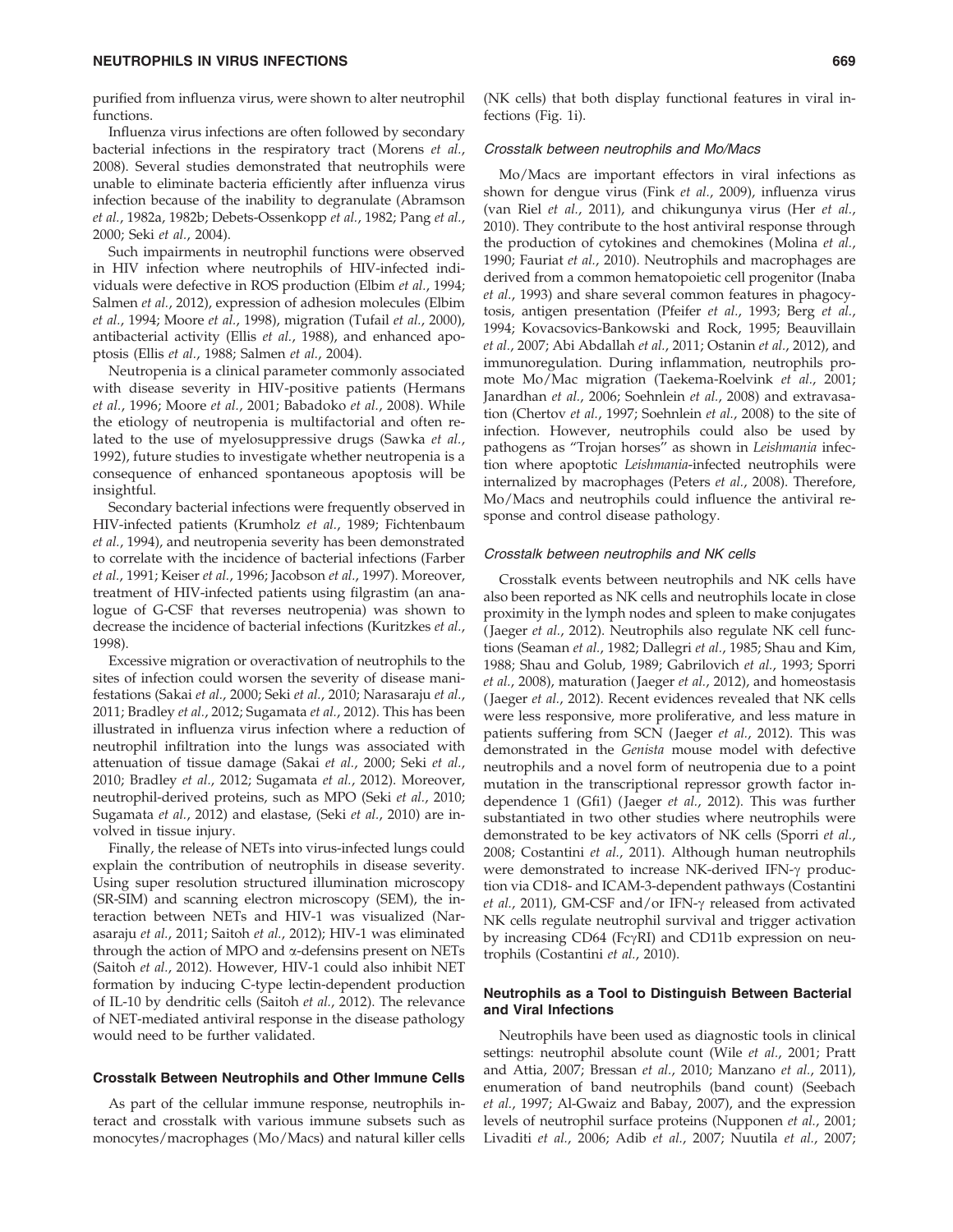Rudensky et al., 2008; Dilli et al., 2010; Genel et al., 2012; Jia et al., 2013) to predict bacterial infections and severity outcomes. Due to the increasing evidence of neutrophils being involved in mediating viral diseases (Tumpey et al., 2005; Duffy et al., 2012), it is now possible to develop new diagnostic tools capable of distinguishing between viral and bacterial diseases. Some of these tools include the analysis of neutrophil activation markers, such as  $CD64$  (Fc $\gamma$ RI) and CD35 (also known as complement receptor 1, CR1), which are expressed at different levels in patients infected with bacteria or viruses ( Jalava-Karvinen et al., 2009). This method has been used to distinguish between bacteria- and virusinduced arthritis (Mokuda et al., 2012), and between dsDNA and ssRNA virus infections (Nuutila et al., 2008). Moreover, bacterial and viral infections could also be distinguished by a lumino-dependent chemiluminescence assay that measures the amount of ROS produced by neutrophils upon activation (Prilutsky et al., 2011). As new knowledge continue to unravel the behavior of neutrophils in virus infections, it is conceivable to suggest that future tools should be developed to predict disease severity and efficacy of antiviral treatments in the clinics.

# **Perspectives**

As new evidences unfold, neutrophils are now recognized for their complexity in various infectious and inflammatory diseases. However, their contrasting roles in influencing the outcome of disease pathogenesis create a challenge. Nonetheless, neutrophils remain one of the most important cells for early first-line innate defense, and serve as an important conduit in the cross-roads of adaptive immunity. These previously negleted players should be considered as interesting targets for antimicrobial treatments in clinical settings.

## Acknowledgments

The authors are grateful to Laurent Renia, Yiu-Wing Kam, and Terk-Shin Teng from Singapore Immunology Network A\*STAR for their useful comments.

#### Disclosure Statement

All authors have no conflicts of interest.

#### **References**

- Abi Abdallah, D.S., Egan, C.E., Butcher, B.A., and Denkers, E.Y. (2011). Mouse neutrophils are professional antigen-presenting cells programmed to instruct Th1 and Th17 T-cell differentiation. Int Immunol 23, 317–326.
- Abramson, J.S., and Hudnor, H.R. (1995). Role of the sialophorin (CD43) receptor in mediating influenza A virus-induced polymorphonuclear leukocyte dysfunction. Blood 85, 1615–1619.
- Abramson, J.S., Lewis, J.C., Lyles, D.S., Heller, K.A., Mills, E.L., and Bass, D.A. (1982a). Inhibition of neutrophil lysosomephagosome fusion associated with influenza virus infection in vitro. Role in depressed bactericidal activity. J Clin Invest 69, 1393–1397.
- Abramson, J.S., Mills, E.L., Giebink, G.S., and Quie, P.G. (1982b). Depression of monocyte and polymorphonuclear leukocyte oxidative metabolism and bactericidal capacity by influenza A virus. Infect Immun 35, 350–355.
- Abramson, J.S., Parce, J.W., Lewis, J.C., Lyles, D.S., Mills, E.L., Nelson, R.D., et al. (1984). Characterization of the effect of

influenza virus on polymorphonuclear leukocyte membrane responses. Blood 64, 131–138.

- Abramson, J.S., Wheeler, J.G., Parce, J.W., Rowe, M.J., Lyles, D.S., Seeds, M., et al. (1986). Suppression of endocytosis in neutrophils by influenza A virus in vitro. J Infect Dis 154, 456–463.
- Adib, M., Ostadi, V., Navaei, F., Saheb Fosoul, F., Oreizi, F., Shokouhi, R., et al. (2007). Evaluation of CD11b expression on peripheral blood neutrophils for early detection of neonatal sepsis. Iran J Allergy Asthma Immunol 6, 93–96.
- Al-Gwaiz, L.A., and Babay, H.H. (2007). The diagnostic value of absolute neutrophil count, band count and morphologic changes of neutrophils in predicting bacterial infections. Med Princ Pract 16, 344–347.
- Arnold, R., Werner, F., Humbert, B., Werchau, H., and Konig, W. (1994). Effect of respiratory syncytial virus-antibody complexes on cytokine (IL-8, IL-6, TNF-alpha) release and respiratory burst in human granulocytes. Immunology 82, 184–191.
- Ashitani, J., Mukae, H., Hiratsuka, T., Nakazato, M., Kumamoto, K., and Matsukura, S. (2002). Elevated levels of alphadefensins in plasma and BAL fluid of patients with active pulmonary tuberculosis. Chest 121, 519–526.
- Ayala, A., Chung, C.S., Lomas, J.L., Song, G.Y., Doughty, L.A., Gregory, S.H., et al. (2002). Shock-induced neutrophil mediated priming for acute lung injury in mice: divergent effects of TLR-4 and TLR-4/FasL deficiency. Am J Pathol 161, 2283– 2294.
- Babadoko, A.A., Aminu, S.M., and Suleiman, A.N. (2008). Neutropenia and human immunodeficiency virus-1 infection: analysis of 43 cases. Niger J Med 17, 57–60.
- Beaute, J., Obenga, G., Le Mignot, L., Mahlaoui, N., Bougnoux, M.E., Mouy, R., et al. (2011). Epidemiology and outcome of invasive fungal diseases in patients with chronic granulomatous disease: a multicenter study in France. Pediatr Infect Dis J 30, 57–62.
- Beauvillain, C., Delneste, Y., Scotet, M., Peres, A., Gascan, H., Guermonprez, P., et al. (2007). Neutrophils efficiently crossprime naive T cells in vivo. Blood 110, 2965–2973.
- Belaaouaj, A., Kim, K.S., and Shapiro, S.D. (2000). Degradation of outer membrane protein A in Escherichia coli killing by neutrophil elastase. Science 289, 1185–1188.
- Berg, S.F., Mjaaland, S., and Fossum, S. (1994). Comparing macrophages and dendritic leukocytes as antigen-presenting cells for humoral responses in vivo by antigen targeting. Eur J Immunol 24, 1262–1268.
- Bouchon, A., Dietrich, J., and Colonna, M. (2000). Cutting edge: inflammatory responses can be triggered by TREM-1, a novel receptor expressed on neutrophils and monocytes. J Immunol 164, 4991–4995.
- Bradley, L.M., Douglass, M.F., Chatterjee, D., Akira, S., and Baaten, B.J. (2012). Matrix metalloprotease 9 mediates neutrophil migration into the airways in response to influenza virus-induced toll-like receptor signaling. PLoS Pathog 8, e1002641.
- Bressan, S., Andreola, B., Cattelan, F., Zangardi, T., Perilongo, G., and Da Dalt, L. (2010). Predicting severe bacterial infections in well-appearing febrile neonates: laboratory markers accuracy and duration of fever. Pediatr Infect Dis J 29, 227–232.
- Brinkmann, V., Reichard, U., Goosmann, C., Fauler, B., Uhlemann, Y., Weiss, D.S., et al. (2004). Neutrophil extracellular traps kill bacteria. Science 303, 1532–1535.
- Broaddus, V.C., Boylan, A.M., Hoeffel, J.M., Kim, K.J., Sadick, M., Chuntharapai, A., et al. (1994). Neutralization of IL-8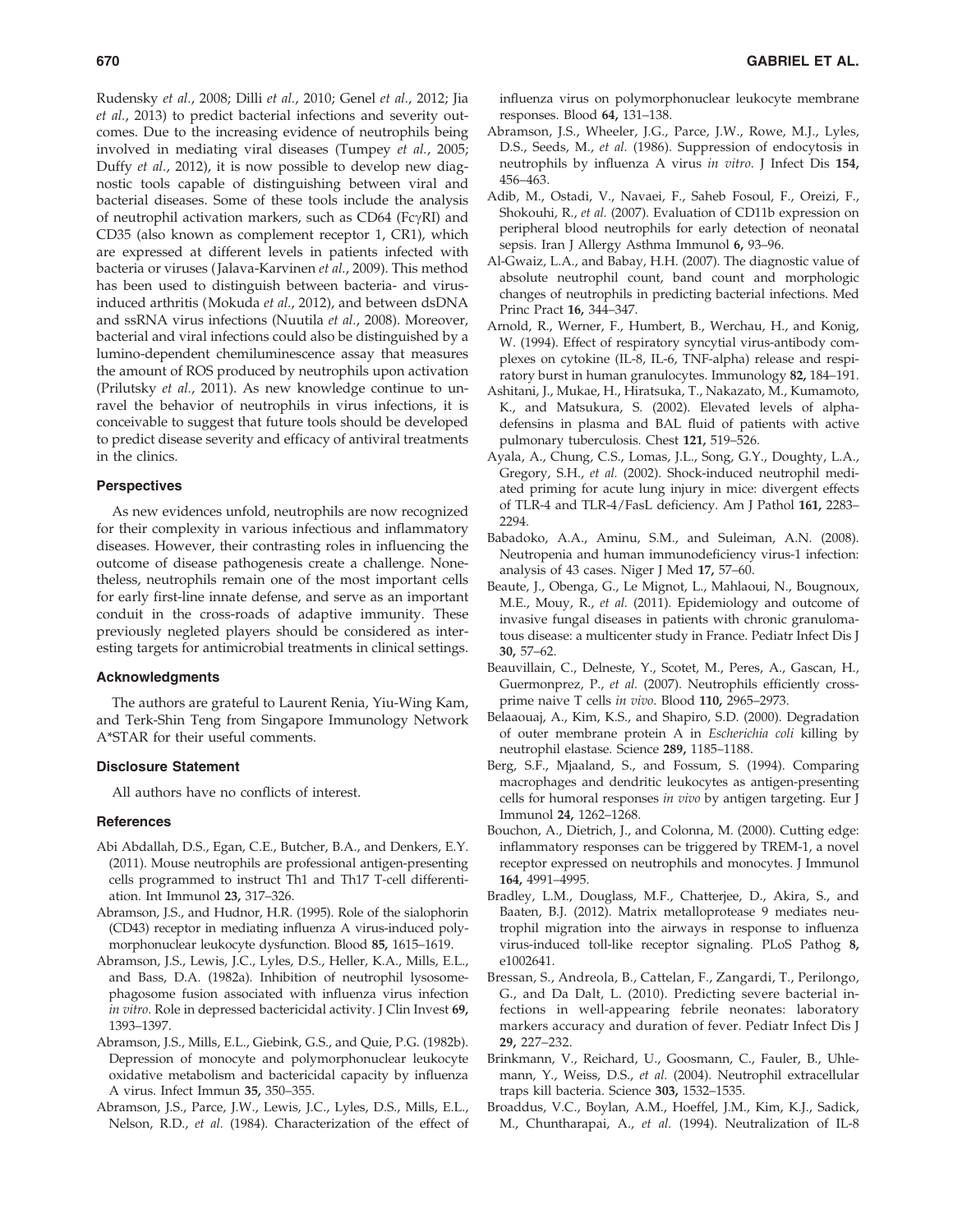inhibits neutrophil influx in a rabbit model of endotoxin-induced pleurisy. J Immunol 152, 2960–2967.

- Cassidy, L.F., Lyles, D.S., and Abramson, J.S. (1988). Synthesis of viral proteins in polymorphonuclear leukocytes infected with influenza A virus. J Clin Microbiol 26, 1267–1270.
- Chang, T.L., Vargas, J., Jr., DelPortillo, A., and Klotman, M.E. (2005). Dual role of alpha-defensin-1 in anti-HIV-1 innate immunity. J Clin Invest 115, 765–773.
- Chertov, O., Ueda, H., Xu, L.L., Tani, K., Murphy, W.J., Wang, J.M., et al. (1997). Identification of human neutrophil-derived cathepsin G and azurocidin/CAP37 as chemoattractants for mononuclear cells and neutrophils. J Exp Med 186, 739–747.
- Cooper, J.A., Jr., Carcelen, R., and Culbreth, R. (1996). Effects of influenza A nucleoprotein on polymorphonuclear neutrophil function. J Infect Dis 173, 279–284.
- Costantini, C., Calzetti, F., Perbellini, O., Micheletti, A., Scarponi, C., Lonardi, S., et al. (2011). Human neutrophils interact with both 6-sulfo LacNAc+ DC and NK cells to amplify NKderived IFN{gamma}: role of CD18, ICAM-1, and ICAM-3. Blood 117, 1677–1686.
- Costantini, C., Micheletti, A., Calzetti, F., Perbellini, O., Pizzolo, G., and Cassatella, M.A. (2010). Neutrophil activation and survival are modulated by interaction with NK cells. Int Immunol 22, 827–838.
- Crowe, C.R., Chen, K., Pociask, D.A., Alcorn, J.F., Krivich, C., Enelow, R.I., et al. (2009). Critical role of IL-17RA in immunopathology of influenza infection. J Immunol 183, 5301–5310.
- Daher, K.A., Selsted, M.E., and Lehrer, R.I. (1986). Direct inactivation of viruses by human granulocyte defensins. J Virol 60, 1068–1074.
- Dallegri, F., Patrone, F., Frumento, G., Ballestrero, A., and Sacchetti, C. (1985). Down-regulation of K cell activity by neutrophils. Blood 65, 571–577.
- Date, Y., Nakazato, M., Shiomi, K., Toshimori, H., Kangawa, K., Matsuo, H., et al. (1994). Localization of human neutrophil peptide (HNP) and its messenger RNA in neutrophil series. Ann Hematol 69, 73–77.
- Debets-Ossenkopp, Y., Mills, E.L., van Dijk, W.C., Verbrugh, H.A., and Verhoef, J. (1982). Effect of influenza virus on phagocytic cells. Eur J Clin Microbiol 1, 171–177.
- Debets-Ossenkopp, Y., van Dijk, W.C., Mills, E.L., Verbrugh, H.A., and Verhoef, J. (1980). The effect of influenza virus on human polymorphonuclear leukocytes. Antonie Van Leeuwenhoek 46, 103.
- Demirkhanyan, L.H., Marin, M., Padilla-Parra, S., Zhan, C., Miyauchi, K., Jean-Baptiste, M., et al. (2012). Multifaceted mechanisms of HIV-1 entry inhibition by human alphadefensin. J Biol Chem 287, 28821–28838.
- Dienz, O., Rud, J.G., Eaton, S.M., Lanthier, P.A., Burg, E., Drew, A., et al. (2012). Essential role of IL-6 in protection against H1N1 influenza virus by promoting neutrophil survival in the lung. Mucosal Immunol 5, 258–266.
- Dilli, D., Oguz, S.S., Dilmen, U., Koker, M.Y., and Kizilgun, M. (2010). Predictive values of neutrophil CD64 expression compared with interleukin-6 and C-reactive protein in early diagnosis of neonatal sepsis. J Clin Lab Anal 24, 363–370.
- Duffy, D., Perrin, H., Abadie, V., Benhabiles, N., Boissonnas, A., Liard, C., et al. (2012). Neutrophils transport antigen from the dermis to the bone marrow, initiating a source of memory CD8 + T cells. Immunity 37, 917–929.
- Eisenhauer, P.B., and Lehrer, R.I. (1992). Mouse neutrophils lack defensins. Infect Immun 60, 3446–3447.
- Elbim, C., Prevot, M.H., Bouscarat, F., Franzini, E., Chollet-Martin, S., Hakim, J., et al. (1994). Polymorphonuclear neutro-

phils from human immunodeficiency virus-infected patients show enhanced activation, diminished fMLP-induced L-selectin shedding, and an impaired oxidative burst after cytokine priming. Blood 84, 2759–2766.

- Ellis, M., Gupta, S., Galant, S., Hakim, S., VandeVen, C., Toy, C., et al. (1988). Impaired neutrophil function in patients with AIDS or AIDS-related complex: a comprehensive evaluation. J Infect Dis 158, 1268–1276.
- Ellson, C.D., Davidson, K., Ferguson, G.J., O'Connor, R., Stephens, L.R., and Hawkins, P.T. (2006). Neutrophils from p40phox-/- mice exhibit severe defects in NADPH oxidase regulation and oxidant-dependent bacterial killing. J Exp Med 203, 1927–1937.
- Endo, H., Akahoshi, T., Takagishi, K., Kashiwazaki, S., and Matsushima, K. (1991). Elevation of interleukin-8 (IL-8) levels in joint fluids of patients with rheumatoid arthritis and the induction by IL-8 of leukocyte infiltration and synovitis in rabbit joints. Lymphokine Cytokine Res 10, 245–252.
- Everard, M.L., Swarbrick, A., Wrightham, M., McIntyre, J., Dunkley, C., James, P.D., et al. (1994). Analysis of cells obtained by bronchial lavage of infants with respiratory syncytial virus infection. Arch Dis Child 71, 428–432.
- Farber, B.F., Lesser, M., Kaplan, M.H., Woltmann, J., Napolitano, B., and Armellino, D. (1991). Clinical significance of neutropenia in patients with human immunodeficiency virus infection. Infect Control Hosp Epidemiol 12, 429–434.
- Fauriat, C., Long, E.O., Ljunggren, H.G., and Bryceson, Y.T. (2010). Regulation of human NK-cell cytokine and chemokine production by target cell recognition. Blood 115, 2167–2176.
- Fenton, R.R., Molesworth-Kenyon, S., Oakes, J.E., and Lausch, R.N. (2002). Linkage of IL-6 with neutrophil chemoattractant expression in virus-induced ocular inflammation. Invest Ophthalmol Vis Sci 43, 737–743.
- Fichtenbaum, C.J., Woeltje, K.F., and Powderly, W.G. (1994). Serious Pseudomonas aeruginosa infections in patients infected with human immunodeficiency virus: a case-control study. Clin Infect Dis 19, 417–422.
- Fiedler, M.A., Wernke-Dollries, K., and Stark, J.M. (1995). Respiratory syncytial virus increases IL-8 gene expression and protein release in A549 cells. Am J Physiol 269, L865–L872.
- Fink, K., Ng, C., Nkenfou, C., Vasudevan, S.G., van Rooijen, N., and Schul, W. (2009). Depletion of macrophages in mice results in higher dengue virus titers and highlights the role of macrophages for virus control. Eur J Immunol 39, 2809– 2821.
- Fujisawa, H. (2008). Neutrophils play an essential role in cooperation with antibody in both protection against and recovery from pulmonary infection with influenza virus in mice. J Virol 82, 2772–2783.
- Furci, L., Sironi, F., Tolazzi, M., Vassena, L., and Lusso, P. (2007). Alpha-defensins block the early steps of HIV-1 infection: interference with the binding of gp120 to CD4. Blood 109, 2928– 2935.
- Gabrilovich, D.I., Shepeleva, G.K., Serebrovskaya, L.V., Avdeeva, L.A., and Pokrovsky, V.V. (1993). Modification of lymphocyte and monocyte functional activity by polymorphonuclear neutrophils in HIV infection. Scand J Immunol 37, 459–467.
- Ganz, T. (1987). Extracellular release of antimicrobial defensins by human polymorphonuclear leukocytes. Infect Immun 55, 568–571.
- Ganz, T., Selsted, M.E., Szklarek, D., Harwig, S.S., Daher, K., Bainton, D.F., et al. (1985). Defensins. Natural peptide antibiotics of human neutrophils. J Clin Invest 76, 1427–1435.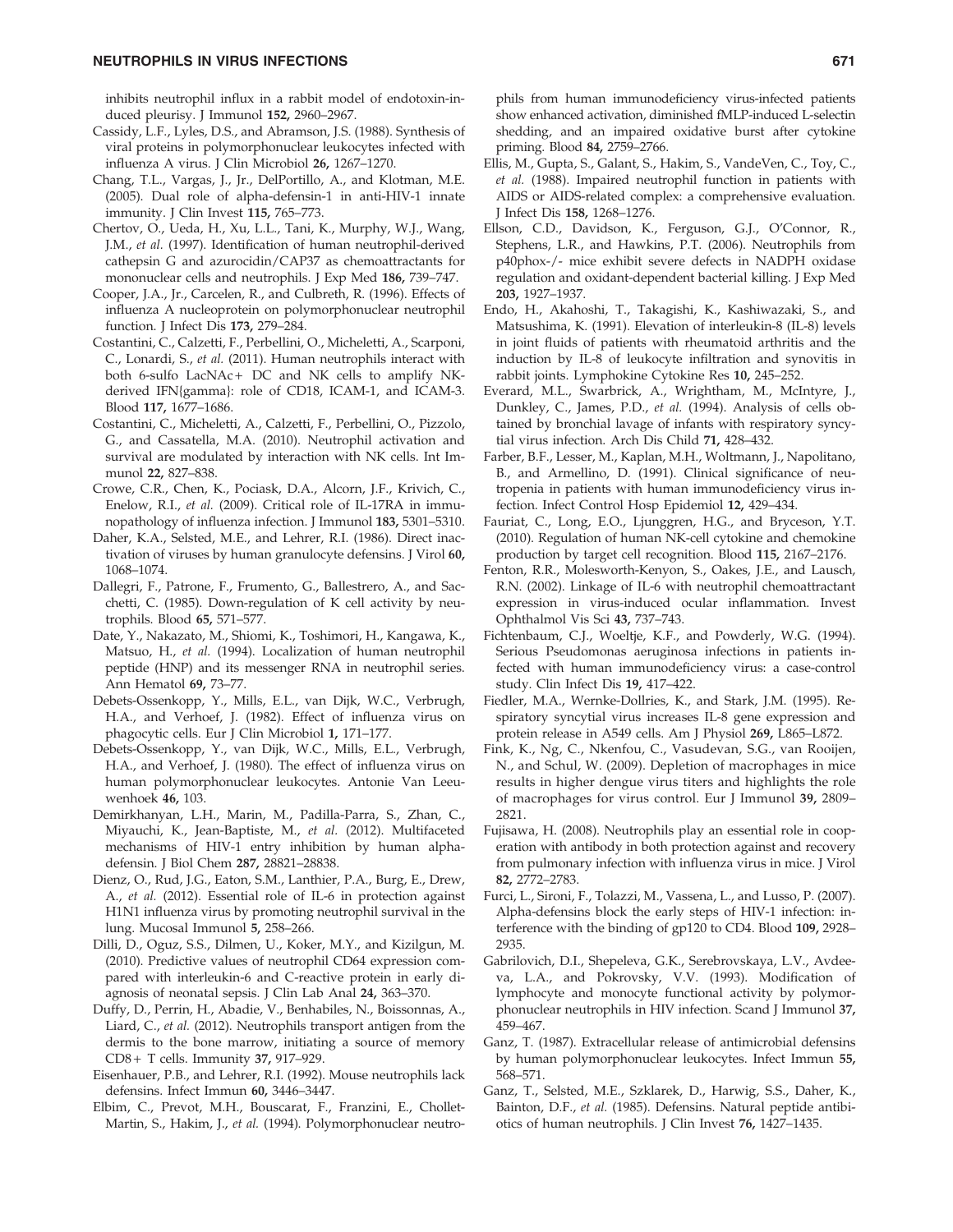- Genel, F., Atlihan, F., Gulez, N., Kazanci, E., Vergin, C., Terek, D.T., et al. (2012). Evaluation of adhesion molecules CD64, CD11b and CD62L in neutrophils and monocytes of peripheral blood for early diagnosis of neonatal infection. World J Pediatr 8, 72–75.
- Gerna, G., Percivalle, E., Baldanti, F., Sozzani, S., Lanzarini, P., Genini, E., et al. (2000). Human cytomegalovirus replicates abortively in polymorphonuclear leukocytes after transfer from infected endothelial cells via transient microfusion events. J Virol 74, 5629–5638.
- Hackemann, M.M., Denman, A.M., and Tyrrell, D.A. (1974). Inactivation of influenza virus by human lymphocytes. Clin Exp Immunol 16, 583–591.
- Haeberle, H.A., Kuziel, W.A., Dieterich, H.J., Casola, A., Gatalica, Z., and Garofalo, R.P. (2001). Inducible expression of inflammatory chemokines in respiratory syncytial virus-infected mice: role of MIP-1alpha in lung pathology. J Virol 75, 878– 890.
- Halfhide, C.P., Flanagan, B.F., Brearey, S.P., Hunt, J.A., Fonceca, A.M., McNamara, P.S., et al. (2011). Respiratory syncytial virus binds and undergoes transcription in neutrophils from the blood and airways of infants with severe bronchiolitis. J Infect Dis 204, 451–458.
- Hartshorn, K.L., Liou, L.S., White, M.R., Kazhdan, M.M., Tauber, J.L., and Tauber, A.I. (1995). Neutrophil deactivation by influenza A virus. Role of hemagglutinin binding to specific sialic acid-bearing cellular proteins. J Immunol 154, 3952–3960.
- Her, Z., Malleret, B., Chan, M., Ong, E.K., Wong, S.C., Kwek, D.J., et al. (2010). Active infection of human blood monocytes by Chikungunya virus triggers an innate immune response. J Immunol 184, 5903–5913.
- Hermans, P., Rozenbaum, W., Jou, A., Castelli, F., Borleffs, J., Gray, S., et al. (1996). Filgrastim to treat neutropenia and support myelosuppressive medication dosing in HIV infection. G-CSF 92105 Study Group. AIDS 10, 1627–1633.
- Hufford, M.M., Richardson, G., Zhou, H., Manicassamy, B., Garcia-Sastre, A., Enelow, R.I., et al. (2012). Influenza-infected neutrophils within the infected lungs act as antigen presenting cells for anti-viral  $CD8(+)$  T cells. PLoS One 7, e46581.
- Ihi, T., Nakazato, M., Mukae, H., and Matsukura, S. (1997). Elevated concentrations of human neutrophil peptides in plasma, blood, and body fluids from patients with infections. Clin Infect Dis 25, 1134–1140.
- Inaba, K., Inaba, M., Deguchi, M., Hagi, K., Yasumizu, R., Ikehara, S., et al. (1993). Granulocytes, macrophages, and dendritic cells arise from a common major histocompatibility complex class II-negative progenitor in mouse bone marrow. Proc Natl Acad Sci U S A 90, 3038–3042.
- Inoue, T., Inoue, Y., Kosaki, R., Nishida, K., Shimomura, Y., Tano, Y., et al. (2001). Immunohistological study of infiltrated cells and cytokines in murine herpetic keratitis. Acta Ophthalmol Scand 79, 484–487.
- Jacobson, M.A., Liu, R.C., Davies, D., and Cohen, P.T. (1997). Human immunodeficiency virus disease-related neutropenia and the risk of hospitalization for bacterial infection. Arch Intern Med 157, 1825–1831.
- Jaeger, B.N., Donadieu, J., Cognet, C., Bernat, C., Ordonez-Rueda, D., Barlogis, V., et al. (2012). Neutrophil depletion impairs natural killer cell maturation, function, and homeostasis. J Exp Med 209, 565–580.
- Jaillon, S., Peri, G., Delneste, Y., Fremaux, I., Doni, A., Moalli, F., et al. (2007). The humoral pattern recognition receptor PTX3 is stored in neutrophil granules and localizes in extracellular traps. J Exp Med 204, 793–804.
- Jalava-Karvinen, P., Hohenthal, U., Laitinen, I., Kotilainen, P., Rajamaki, A., Nikoskelainen, J., et al. (2009). Simultaneous quantitative analysis of Fc gamma RI (CD64) and CR1 (CD35) on neutrophils in distinguishing between bacterial infections, viral infections, and inflammatory diseases. Clin Immunol 133, 314–323.
- Jan, M.S., Huang, Y.H., Shieh, B., Teng, R.H., Yan, Y.P., Lee, Y.T., et al. (2006). CC chemokines induce neutrophils to chemotaxis, degranulation, and alpha-defensin release. J Acquir Immune Defic Syndr 41, 6–16.
- Janardhan, K.S., Sandhu, S.K., and Singh, B. (2006). Neutrophil depletion inhibits early and late monocyte/macrophage increase in lung inflammation. Front Biosci 11, 1569–1576.
- Jenne, C.N., Wong, C.H., Zemp, F.J., McDonald, B., Rahman, M.M., Forsyth, P.A., et al. (2013) Neutrophils recruited to sites of infection protect from virus challenge by releasing neutrophil extracellular traps. Cell Host Microbe 13, 169–180.
- Jia, L.Q., Shen, Y.C., Hu, Q.J., Wan, C., Wang, T., Chen, L., et al. (2013). Diagnostic accuracy of neutrophil CD64 expression in neonatal infection: a meta-analysis. J Int Med Res 41, 934–943.
- Keiser, P., Higgs, E., and Smith, J. (1996). Neutropenia is associated with bacteremia in patients infected with the human immunodeficiency virus. Am J Med Sci 312, 118–122.
- Kim, C.K., Chung, C.Y., Choi, S.J., Kim, D.K., Park, Y., and Koh, Y.Y. (2000). Bronchoalveolar lavage cellular composition in acute asthma and acute bronchiolitis. J Pediatr 137, 517–522.
- Koedel, U., Frankenberg, T., Kirschnek, S., Obermaier, B., Hacker, H., Paul, R., et al. (2009). Apoptosis is essential for neutrophil functional shutdown and determines tissue damage in experimental pneumococcal meningitis. PLoS Pathog 5, e1000461.
- Konig, B., Krusat, T., Streckert, H.J., and Konig, W. (1996). IL-8 release from human neutrophils by the respiratory syncytial virus is independent of viral replication. J Leukoc Biol 60, 253–260.
- Kovacsovics-Bankowski, M., and Rock, K.L. (1995). A phagosome-to-cytosol pathway for exogenous antigens presented on MHC class I molecules. Science 267, 243–246.
- Kownatzki, E., Kapp, A., and Uhrich, S. (1986). Novel neutrophil chemotactic factor derived from human peripheral blood mononuclear leucocytes. Clin Exp Immunol 64, 214–222.
- Krumholz, H.M., Sande, M.A., and Lo, B. (1989). Communityacquired bacteremia in patients with acquired immunodeficiency syndrome: clinical presentation, bacteriology, and outcome. Am J Med 86, 776–779.
- Kuritzkes, D.R., Parenti, D., Ward, D.J., Rachlis, A., Wong, R.J., Mallon, K.P., et al. (1998). Filgrastim prevents severe neutropenia and reduces infective morbidity in patients with advanced HIV infection: results of a randomized, multicenter, controlled trial. G-CSF 930101 Study Group. AIDS 12, 65–74.
- Larochelle, B., Flamand, L., Gourde, P., Beauchamp, D., and Gosselin, J. (1998). Epstein-Barr virus infects and induces apoptosis in human neutrophils. Blood 92, 291–299.
- Larson, H.E., Parry, R.P., Gilchrist, C., Luquetti, A., and Tyrrell, D.A. (1977). Influenza viruses and staphylococci in vitro: some interactions with polymorphonuclear leucocytes and epithelial cells. Br J Exp Pathol 58, 281–288.
- Larson, H.E., Parry, R.P., and Tyrrell, D.A. (1980). Impaired polymorphonuclear leucocyte chemotaxis after influenza virus infection. Br J Dis Chest 74, 56–62.
- Levitt, N.H., Miller, H.V., and Edelman, R. (1979). Interaction of alphaviruses with human peripheral leukocytes: in vitro replication of Venezuelan equine encephalomyelitis virus in monocyte cultures. Infect Immun 24, 642–646.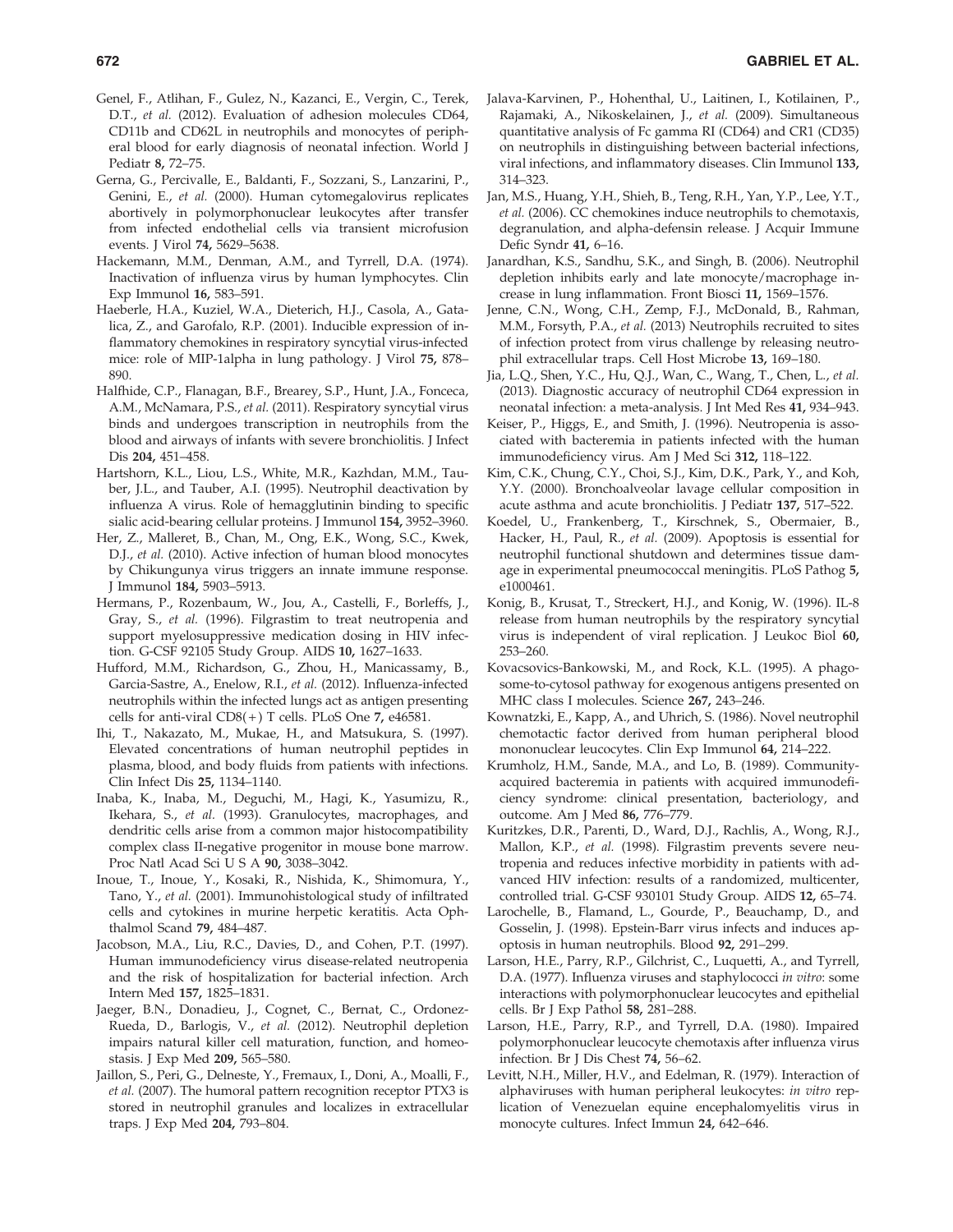## NEUTROPHILS IN VIRUS INFECTIONS 673

- Livaditi, O., Kotanidou, A., Psarra, A., Dimopoulou, I., Sotiropoulou, C., Augustatou, K., et al. (2006). Neutrophil CD64 expression and serum IL-8: sensitive early markers of severity and outcome in sepsis. Cytokine 36, 283–290.
- Lominadze, G., Powell, D.W., Luerman, G.C., Link, A.J., Ward, R.A., and McLeish, K.R. (2005). Proteomic analysis of human neutrophil granules. Mol Cell Proteomics 4, 1503–1521.
- Mackewicz, C.E., Yuan, J., Tran, P., Diaz, L., Mack, E., Selsted, M.E., et al. (2003). alpha-Defensins can have anti-HIV activity but are not CD8 cell anti-HIV factors. AIDS 17, F23–F32.
- Maffei, F.A., Heine, R.P., Whalen, M.J., Mortimer, L.F., and Carcillo, J.A. (1999). Levels of antimicrobial molecules defensin and lactoferrin are elevated in the cerebrospinal fluid of children with meningitis. Pediatrics 103, 987–992.
- Manzano, S., Bailey, B., Gervaix, A., Cousineau, J., Delvin, E., and Girodias, J.B. (2011). Markers for bacterial infection in children with fever without source. Arch Dis Child 96, 440–446.
- Metchnikoff, E. (1883). Intracellulare Verdauung bei wirbellosen Thieren. Arb Zool Inst Univ wien u Zool Stat Triest 5, 141–168.
- Miller, E.J., Cohen, A.B., Nagao, S., Griffith, D., Maunder, R.J., Martin, T.R., et al. (1992). Elevated levels of NAP-1/interleukin-8 are present in the airspaces of patients with the adult respiratory distress syndrome and are associated with increased mortality. Am Rev Respir Dis 146, 427–432.
- Mills, E.L., Debets-Ossenkopp, Y., Verbrugh, H.A., and Verhoef, J. (1981). Initiation of the respiratory burst of human neutrophils by influenza virus. Infect Immun 32, 1200–1205.
- Modi, W.S., and Yoshimura, T. (1999). Isolation of novel GRO genes and a phylogenetic analysis of the CXC chemokine subfamily in mammals. Mol Biol Evol 16, 180–193.
- Mohamadzadeh, M., Coberley, S.S., Olinger, G.G., Kalina, W.V., Ruthel, G., Fuller, C.L., et al. (2006). Activation of triggering receptor expressed on myeloid cells-1 on human neutrophils by marburg and ebola viruses. J Virol 80, 7235–7244.
- Mokuda, S., Doi, O., and Takasugi, K. (2012). Simultaneous quantitative analysis of the expression of CD64 and CD35 on neutrophils as markers to differentiate between bacterial and viral infections in patients with rheumatoid arthritis. Mod Rheumatol 22, 750–757.
- Molina, J.M., Schindler, R., Ferriani, R., Sakaguchi, M., Vannier, E., Dinarello, C.A., et al. (1990). Production of cytokines by peripheral blood monocytes/macrophages infected with human immunodeficiency virus type 1 (HIV-1). J Infect Dis 161, 888–893.
- Moore, D.A., Benepal, T., Portsmouth, S., Gill, J., and Gazzard, B.G. (2001). Etiology and natural history of neutropenia in human immunodeficiency virus disease: a prospective study. Clin Infect Dis 32, 469–475.
- Moore, D.A., Henderson, D., and Gazzard, B.G. (1998). Neutrophil adhesion molecules in HIV disease. Clin Exp Immunol 114, 73–77.
- Morens, D.M., Taubenberger, J.K., and Fauci, A.S. (2008). Predominant role of bacterial pneumonia as a cause of death in pandemic influenza: implications for pandemic influenza preparedness. J Infect Dis 198, 962–970.
- Mulligan, M.S., Jones, M.L., Bolanowski, M.A., Baganoff, M.P., Deppeler, C.L., Meyers, D.M., et al. (1993). Inhibition of lung inflammatory reactions in rats by an anti-human IL-8 antibody. J Immunol 150, 5585–5595.
- Mutnal, M.B., Cheeran, M.C., Hu, S., Little, M.R., and Lokensgard, J.R. (2010). Excess neutrophil infiltration during cytomegalovirus brain infection of interleukin-10-deficient mice. J Neuroimmunol 227, 101–110.
- Narasaraju, T., Yang, E., Samy, R.P., Ng, H.H., Poh, W.P., Liew, A.A., et al. (2011). Excessive neutrophils and neutrophil extracellular traps contribute to acute lung injury of influenza pneumonitis. Am J Pathol 179, 199–210.
- Nupponen, I., Andersson, S., Jarvenpaa, A.L., Kautiainen, H., and Repo, H. (2001). Neutrophil CD11b expression and circulating interleukin-8 as diagnostic markers for early-onset neonatal sepsis. Pediatrics 108, E12.
- Nuutila, J., Hohenthal, U., Laitinen, I., Kotilainen, P., Rajamaki, A., Nikoskelainen, J., et al. (2007). Simultaneous quantitative analysis of FcgammaRI (CD64) expression on neutrophils and monocytes: a new, improved way to detect infections. J Immunol Methods 328, 189–200.
- Nuutila, J., Hohenthal, U., Laitinen, I., Kotilainen, P., Rajamaki, A., Nikoskelainen, J., et al. (2008). A novel method for distinguishing between dsDNA and ssRNA virus infections. J Clin Virol 43, 49–55.
- Oquendo, P., Alberta, J., Wen, D.Z., Graycar, J.L., Derynck, R., and Stiles, C.D. (1989). The platelet-derived growth factorinducible KC gene encodes a secretory protein related to platelet alpha-granule proteins. J Biol Chem 264, 4133–4137.
- Ostanin, D.V., Kurmaeva, E., Furr, K., Bao, R., Hoffman, J., Berney, S., et al. (2012). Acquisition of antigen-presenting functions by neutrophils isolated from mice with chronic colitis. J Immunol 188, 1491–1502.
- Pang, G., Clancy, R., Cong, M., Ortega, M., Zhigang, R., and Reeves, G. (2000). Influenza virus inhibits lysozyme secretion by sputum neutrophils in subjects with chronic bronchial sepsis. Am J Respir Crit Care Med 161, 718–722.
- Panyutich, A.V., Panyutich, E.A., Krapivin, V.A., Baturevich, E.A., and Ganz, T. (1993). Plasma defensin concentrations are elevated in patients with septicemia or bacterial meningitis. J Lab Clin Med 122, 202–207.
- Perrone, L.A., Plowden, J.K., Garcia-Sastre, A., Katz, J.M., and Tumpey, T.M. (2008). H5N1 and 1918 pandemic influenza virus infection results in early and excessive infiltration of macrophages and neutrophils in the lungs of mice. PLoS Pathog 4, e1000115.
- Peters, N.C., Egen, J.G., Secundino, N., Debrabant, A., Kimblin, N., Kamhawi, S., et al. (2008). In vivo imaging reveals an essential role for neutrophils in leishmaniasis transmitted by sand flies. Science 321, 970–974.
- Pfeifer, J.D., Wick, M.J., Roberts, R.L., Findlay, K., Normark, S.J., and Harding, C.V. (1993). Phagocytic processing of bacterial antigens for class I MHC presentation to T cells. Nature 361, 359–362.
- Pratt, A., and Attia, M.W. (2007). Duration of fever and markers of serious bacterial infection in young febrile children. Pediatr Int 49, 31–35.
- Prilutsky, D., Shneider, E., Shefer, A., Rogachev, B., Lobel, L., Last, M., et al. (2011). Differentiation between viral and bacterial acute infections using chemiluminescent signatures of circulating phagocytes. Anal Chem 83, 4258–4265.
- Quie, P.G., White, J.G., Holmes, B., and Good, R.A. (1967). In vitro bactericidal capacity of human polymorphonuclear leukocytes: diminished activity in chronic granulomatous disease of childhood. J Clin Invest 46, 668–679.
- Ratcliffe, D.R., Nolin, S.L., and Cramer, E.B. (1988). Neutrophil interaction with influenza-infected epithelial cells. Blood 72, 142–149.
- Reading, P.C., Bozza, S., Gilbertson, B., Tate, M., Moretti, S., Job, E.R., et al. (2008). Antiviral activity of the long chain pentraxin PTX3 against influenza viruses. J Immunol 180, 3391–3398.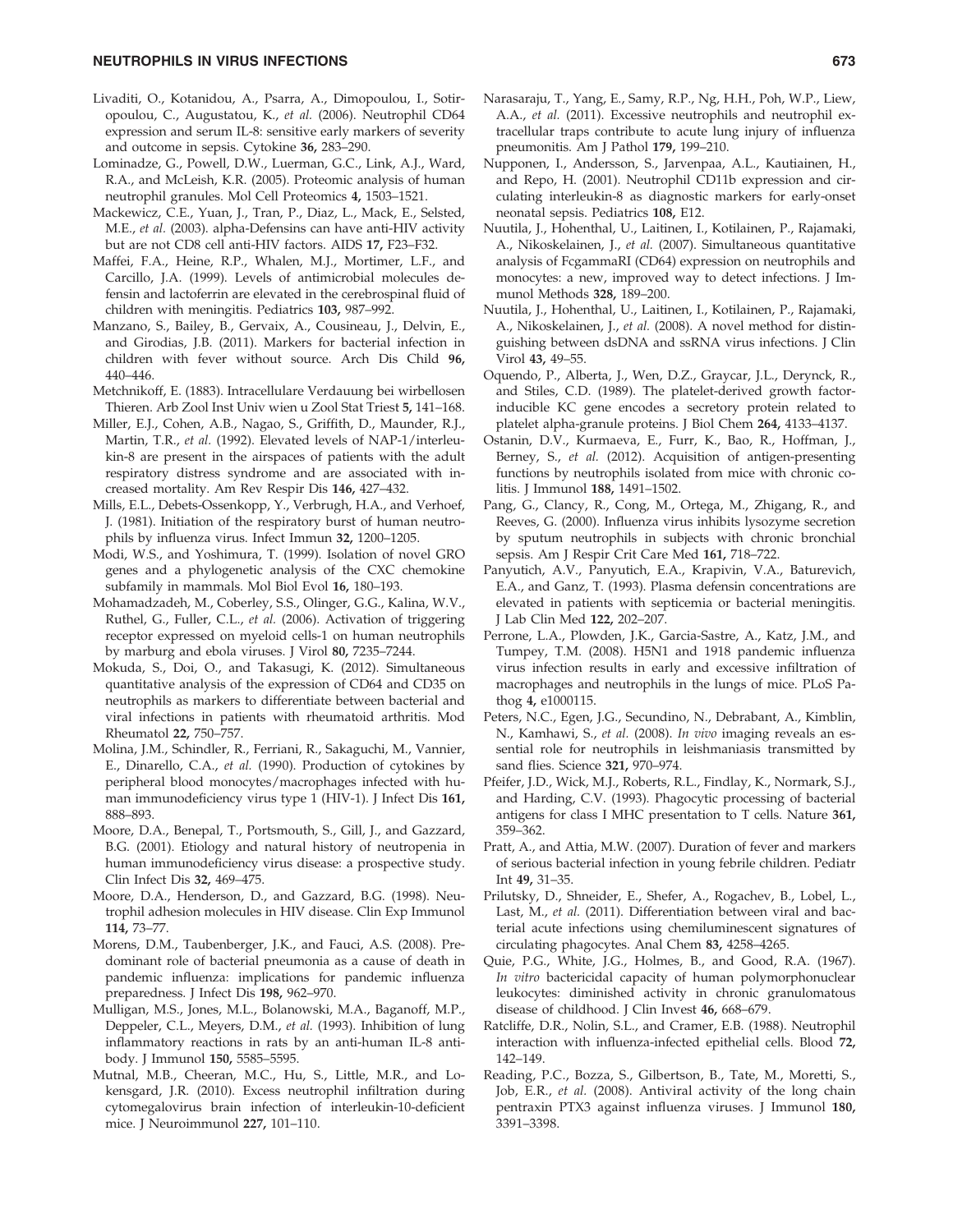- Reeves, E.P., Lu, H., Jacobs, H.L., Messina, C.G., Bolsover, S., Gabella, G., et al. (2002). Killing activity of neutrophils is mediated through activation of proteases by  $K + \text{flux}$ . Nature 416, 291–297.
- Rice, W.G., Ganz, T., Kinkade, J.M., Jr., Selsted, M.E., Lehrer, R.I., and Parmley, R.T. (1987). Defensin-rich dense granules of human neutrophils. Blood 70, 757–765.
- Rothwell, S.W., and Wright, D.G. (1994). Characterization of influenza A virus binding sites on human neutrophils. J Immunol 152, 2358–2367.
- Rouse, B.T., Babiuk, L.A., and Henson, P.M. (1978). Neutrophils are mediators of antiviral immunity. Experientia 34, 346–348.
- Rudensky, B., Sirota, G., Erlichman, M., Yinnon, A.M., and Schlesinger, Y. (2008). Neutrophil CD64 expression as a diagnostic marker of bacterial infection in febrile children presenting to a hospital emergency department. Pediatr Emerg Care 24, 745–748.
- Ruutu, P., Vaheri, A., and Kosunen, T.U. (1977). Depression of human neutrophil motility by influenza virus in vitro. Scand J Immunol 6, 897–906.
- Saitoh, T., Komano, J., Saitoh, Y., Misawa, T., Takahama, M., Kozaki, T., et al. (2012). Neutrophil extracellular traps mediate a host defense response to human immunodeficiency virus-1. Cell Host Microbe 12, 109–116.
- Sakai, S., Kawamata, H., Mantani, N., Kogure, T., Shimada, Y., Terasawa, K., et al. (2000). Therapeutic effect of anti-macrophage inflammatory protein 2 antibody on influenza virus-induced pneumonia in mice. J Virol 74, 2472–2476.
- Salmen, S., Montilla, D., London, M., Velazquez, D., and Berrueta, L. (2012). [Analysis of p22-phox and p47-phox subcellular localization and distribution in neutrophils from human immunodeficiency virus (HIV) infected patients]. Rev Invest Clin 64, 40–51.
- Salmen, S., Teran, G., Borges, L., Goncalves, L., Albarran, B., Urdaneta, H., et al. (2004). Increased Fas-mediated apoptosis in polymorphonuclear cells from HIV-infected patients. Clin Exp Immunol 137, 166–172.
- Sawka, C.A., Shepherd, F.A., Brandwein, J., Burkes, R.L., Sutton, D.M., and Warner, E. (1992). Treatment of AIDS-related non-Hodgkin's lymphoma with a twelve week chemotherapy program. Leuk Lymphoma 8, 213–220.
- Schmitz, N., Kurrer, M., Bachmann, M.F., and Kopf, M. (2005). Interleukin-1 is responsible for acute lung immunopathology but increases survival of respiratory influenza virus infection. J Virol 79, 6441–6448.
- Seaman, W.E., Gindhart, T.D., Blackman, M.A., Dalal, B., Talal, N., and Werb, Z. (1982). Suppression of natural killing in vitro by monocytes and polymorphonuclear leukocytes: requirement for reactive metabolites of oxygen. J Clin Invest 69, 876–888.
- Seebach, J.D., Morant, R., Ruegg, R., Seifert, B., and Fehr, J. (1997). The diagnostic value of the neutrophil left shift in predicting inflammatory and infectious disease. Am J Clin Pathol 107, 582–591.
- Seki, M., Higashiyama, Y., Tomono, K., Yanagihara, K., Ohno, H., Kaneko, Y., et al. (2004). Acute infection with influenza virus enhances susceptibility to fatal pneumonia following Streptococcus pneumoniae infection in mice with chronic pulmonary colonization with Pseudomonas aeruginosa. Clin Exp Immunol 137, 35–40.
- Seki, M., Kohno, S., Newstead, M.W., Zeng, X., Bhan, U., Lukacs, N.W., et al. (2010). Critical role of IL-1 receptorassociated kinase-M in regulating chemokine-dependent

deleterious inflammation in murine influenza pneumonia. J Immunol 184, 1410–1418.

- Seki, T., Kumagai, T., Kwansa-Bentum, B., Furushima-Shimogawara, R., Anyan, W.K., Miyazawa, Y., et al. (2012). Interleukin-4 (IL-4) and IL-13 suppress excessive neutrophil infiltration and hepatocyte damage during acute murine schistosomiasis japonica. Infect Immun 80, 159–168.
- Shau, H.Y., and Golub, S.H. (1989). Inhibition of lymphokineactivated killer- and natural killer-mediated cytotoxicities by neutrophils. J Immunol 143, 1066–1072.
- Shau, H.Y., and Kim, A. (1988). Suppression of lymphokineactivated killer induction by neutrophils. J Immunol 141, 4395–4402.
- Smith, P.K., Wang, S.Z., Dowling, K.D., and Forsyth, K.D. (2001). Leucocyte populations in respiratory syncytial virusinduced bronchiolitis. J Paediatr Child Health 37, 146–151.
- Soehnlein, O., Zernecke, A., Eriksson, E.E., Rothfuchs, A.G., Pham, C.T., Herwald, H., et al. (2008). Neutrophil secretion products pave the way for inflammatory monocytes. Blood 112, 1461–1471.
- Sporri, R., Joller, N., Hilbi, H., and Oxenius, A. (2008). A novel role for neutrophils as critical activators of NK cells. J Immunol 181, 7121–7130.
- Srivastava, S., Khanna, N., Saxena, S.K., Singh, A., Mathur, A., and Dhole, T.N. (1999). Degradation of Japanese encephalitis virus by neutrophils. Int J Exp Pathol 80, 17–24.
- Standish, A.J., and Weiser, J.N. (2009). Human neutrophils kill Streptococcus pneumoniae via serine proteases. J Immunol 183, 2602–2609.
- Sugamata, R., Dobashi, H., Nagao, T., Yamamoto, K., Nakajima, N., Sato, Y., et al. (2012). Contribution of neutrophil-derived myeloperoxidase in the early phase of fulminant acute respiratory distress syndrome induced by influenza virus infection. Microbiol Immunol 56, 171–182.
- Taekema-Roelvink, M.E., Kooten, C., Kooij, S.V., Heemskerk, E., and Daha, M.R. (2001). Proteinase 3 enhances endothelial monocyte chemoattractant protein-1 production and induces increased adhesion of neutrophils to endothelial cells by upregulating intercellular cell adhesion molecule-1. J Am Soc Nephrol 12, 932–940.
- Tanaka, H., Sugimoto, H., Yoshioka, T., and Sugimoto, T. (1991). Role of granulocyte elastase in tissue injury in patients with septic shock complicated by multiple-organ failure. Ann Surg 213, 81–85.
- Tate, M.D., Deng, Y.M., Jones, J.E., Anderson, G.P., Brooks, A.G., and Reading, P.C. (2009). Neutrophils ameliorate lung injury and the development of severe disease during influenza infection. J Immunol 183, 7441–7450.
- Tate, M.D., Ioannidis, L.J., Croker, B., Brown, L.E., Brooks, A.G., and Reading, P.C. (2011). The role of neutrophils during mild and severe influenza virus infections of mice. PLoS One 6, e17618.
- Tekamp-Olson, P., Gallegos, C., Bauer, D., McClain, J., Sherry, B., Fabre, M., et al. (1990). Cloning and characterization of cDNAs for murine macrophage inflammatory protein 2 and its human homologues. J Exp Med 172, 911–919.
- Tsuru, S., Fujisawa, H., Taniguchi, M., Zinnaka, Y., and Nomoto, K. (1987). Mechanism of protection during the early phase of a generalized viral infection. II. Contribution of polymorphonuclear leukocytes to protection against intravenous infection with influenza virus. J Gen Virol 68 (Pt 2), 419–424.
- Tufail, A., Holland, G.N., Fisher, T.C., Cumberland, W.G., and Meiselman, H.J. (2000). Increased polymorphonuclear leucocyte rigidity in HIV infected individuals. Br J Ophthalmol 84, 727–731.